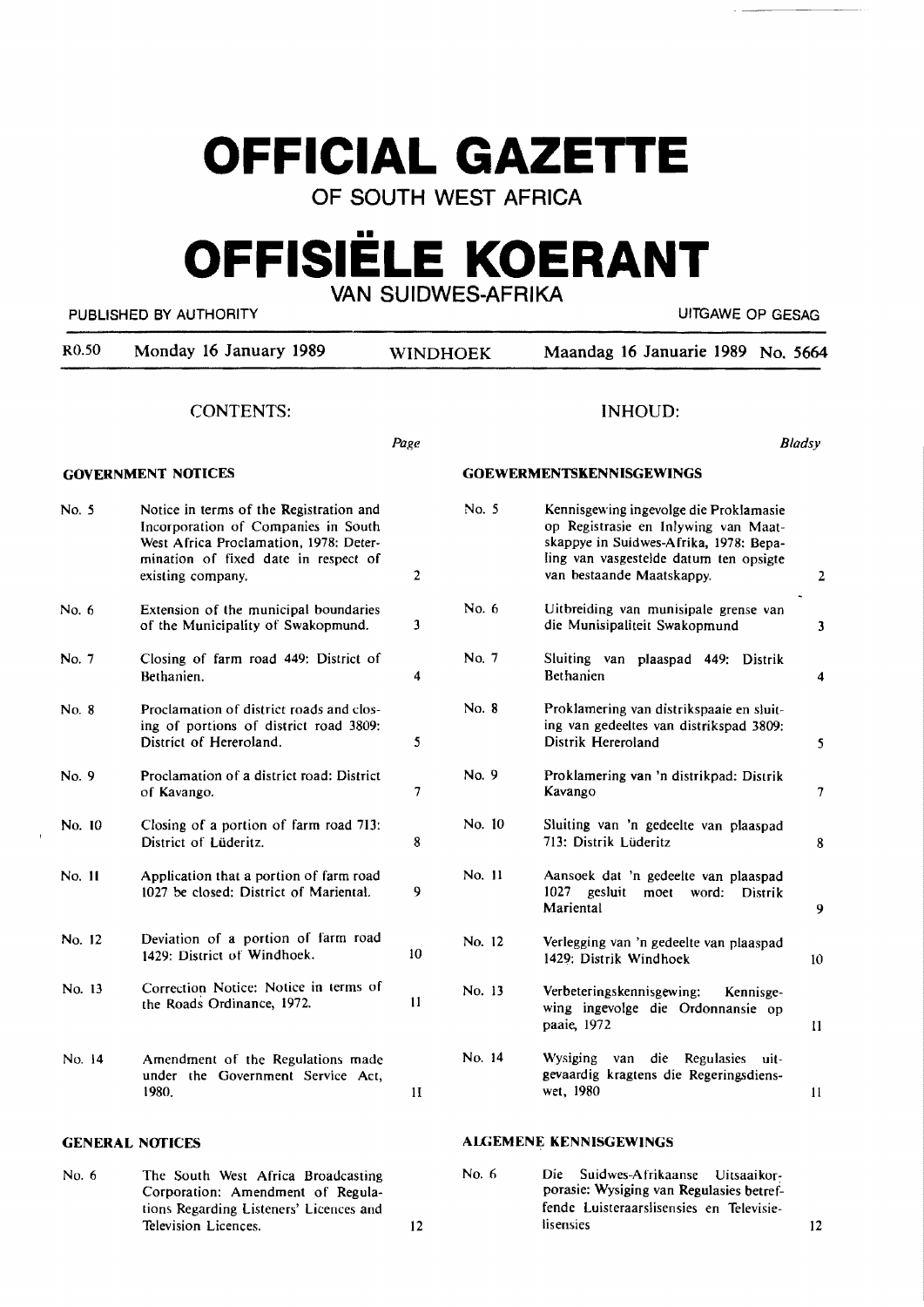| No. 7  | Mariental Municipality: Amendment of<br>Mariental Town Planning Scheme.                                                                             | 12 | No. 7  | Mariental Munisipaliteit: Wysiging van<br>Mariental Dorpsbeplanningskema                                                                                              | 12 |
|--------|-----------------------------------------------------------------------------------------------------------------------------------------------------|----|--------|-----------------------------------------------------------------------------------------------------------------------------------------------------------------------|----|
| No. 8  | Omaruru Municipality: Amendment of<br>Omaruru Town Planning Scheme.                                                                                 | 13 | No. 8  | Omaruru Munisipaliteit: Wysiging van<br>Omaruru Dorpsbeplanningskema                                                                                                  | 13 |
| No. 9  | City of Windhoek: Permanent closing<br>of portions 1 and 2 of erf 617 Spinoza<br>Street, Academia.                                                  | 13 | No. 9  | Stad Windhoek: Permanente sluiting<br>van gedeeltes 1 en 2 van erf 617<br>Spinozastraat, Academia                                                                     | 13 |
| No. 10 | Central Revenue Fund: Statement of<br>Expenditure for the period 1 April 1988<br>to 31 October 1988: Department of<br>Finance, Windhoek.            | 15 | No. 10 | Sentrale Inkomstefonds: Staat van Uit-<br>gawe vir die tydperk 1 April 1988 tot 31<br>Oktober 1988: Departement van Finan-<br>sies, Windhoek                          | 15 |
| No. 11 | Central Revenue Fund: Statement of<br>Revenue collected during the period 1<br>April 1988 to 31 October 1988: Depart-<br>ment of Finance, Windhoek. | 16 | No. 11 | Inkomstefonds:<br>Staat<br>Sentrale<br>van<br>Inkomste ingevorder gedurende die tyd-<br>perk 1 April 1988 tot 31 Oktober 1988:<br>Departement van Finansies, Windhoek | 16 |
| No. 12 | Otjiwarongo Municipality: Amendment<br>of Otjiwarongo Town Planning Sheme                                                                           | 17 | No. 12 | Otjiwarongo Munisipaliteit: Wysiging<br>Dorpsbeplanning-<br>Otjiwarongo<br>van<br>skema                                                                               | 17 |

| <b>Government Notices</b> | <b>Goewermentskennisgewings</b> |
|---------------------------|---------------------------------|
|                           |                                 |

DEPARTMENT OF ECONOMIC AFFAIRS

**DEPARTEMENT VAN EKONOMIESE SAKE** 

No. 5 1989

No. 5 1989

NOTICE IN TERMS OF THE REGISTRA-TION AND INCORPORATION OF COMPA-NIES IN SOUTH WEST AFRICA PROCLA-MATION, 1978 : DETERMINATION OF FIXED DATE IN RESPECT OF EXISTING **COMPANY** 

Under the powers vested in me by section 1(3) of the Registration and Incorporation of Companies in South West Africa Proclamation, 1978, (Proclamation 234 of 1978 of the State Presi-

KENNISGEWING INGEVOLGE DIE PRO-**KLAMASIE OP REGISTRASIE EN INLY-WING VAN MAATSKAPPYE IN** SUIDWES-**AFRIKA,** 1978: BEPALING VAN VAS-GESTELDE DATUM TEN OPSIGTE VAN BESTAANDE **MAATSKAPPY** 

Kragtens die bevoegdheid my verleen by artikel 1(3) van die Proklamasie op die Registrasie en Inlywing van Maatskappye in Suidwes-Afrika, 1978 (Proklamasie 234 van 1978 van die Staats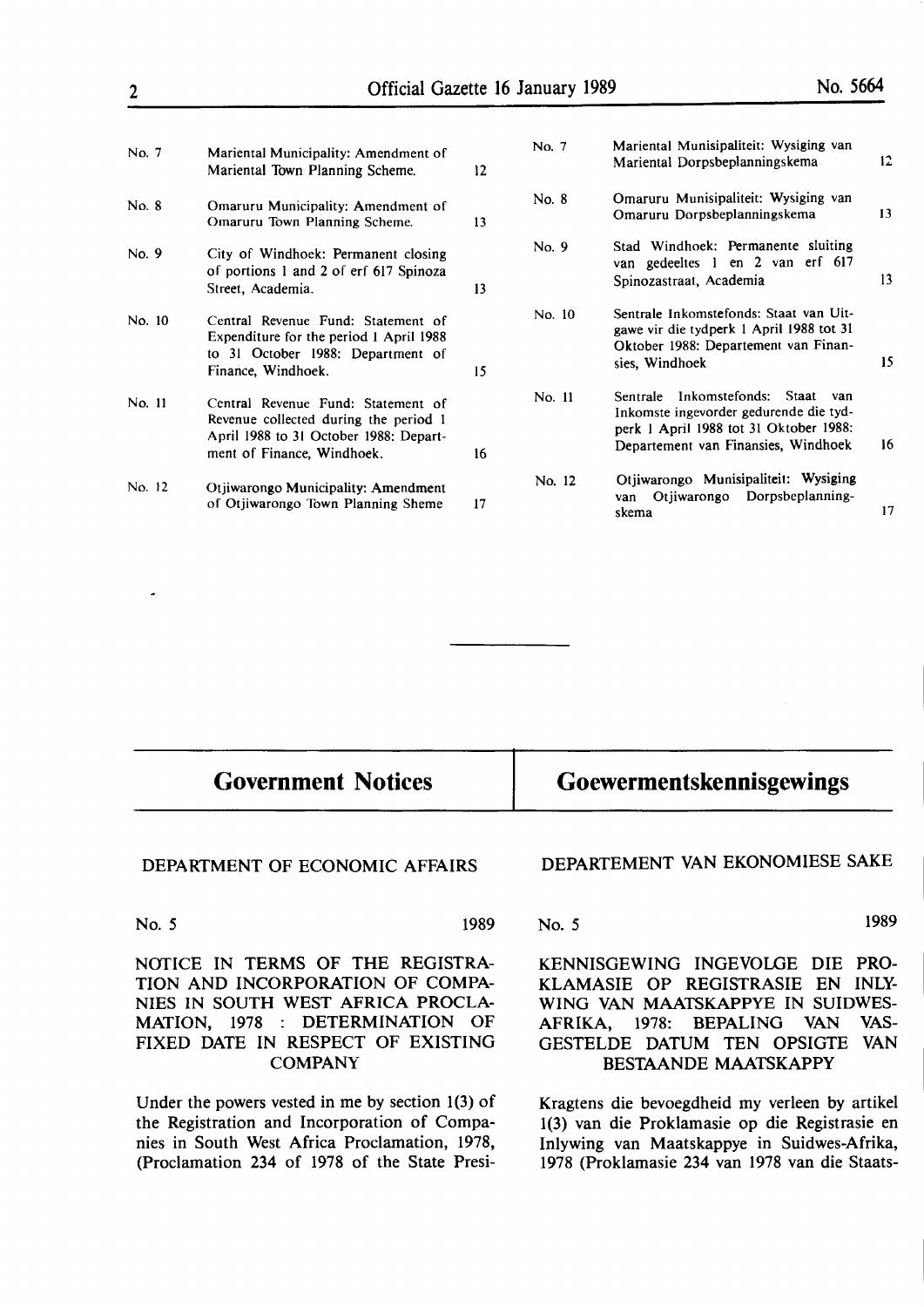dent), I hereby declare that I have, with the concurrence of the Registrar of Companies, Pretoria, fixed 16 January 1989 as the fixed date in respect of the existing company FOLDRED **(PROPRIE-TARY)** LIMITED which did not comply with the provisions of section 29 of the said Proclamation before 1 January 1979.

D.J. STRAUSS Registrar of Companies

Windhoek, 12 December 1988

president), verklaar ek hierby dat ek met die instemming van die Registrateur van Maatskappye, Pretoria, 16 Januarie 1989 bepaal het as die vasgestelde datum ten opsigte van die bestaande maatskappy FOLDRED **(PROPRIETARY)** LI-MITED wat nie voor 1 Januarie 1979 aan die bepalings van artikel 29 van genoemde Proklamasie voldoen het nie.

D.J. STRAUSS Registrateur van Maatskappye

Windhoek, 12 Desember 1988

#### DEPARTMENT OF GOVERNMENTAL AFFAIRS

No. 6 1989

### EXTENSION OF THE MUNICIPAL BOUND-<br>ARIES OF THE MUNICIPALITY OF THE MUNICIPALITY OF **SWAKOPMUND**

In terms of section  $12(1)(b)$  of the Municipal Ordinance, 1963 (Ordinance 13 of 1963), notice is hereby given that the Administrator General intends, under section 7(l)(b) of the said Municipal Ordinance, 1963 -

(i) to alter the boundaries of the Municipality of Swakopmund by extending the said Municipality to include the following portions of land situated in the Registration Division G, to wit:-

The Farm 163, the road reserve of Main Road 44 over the Farm 163, the Farm 134, the farm Nonidas Siding 42, the railway reserve over the Farm 163, the farm Nonidas I 34, the farm Nonidas II 35, the road reserve of Trunk Road 2, section 2, over the Farm 163, the farm Tannenhof 74, the farm Richthofen 156 (remainder and all portions), the farm Nadine 101, the farm Three Sisters 96, the farm Blakeway 104, the farm Douglas 79 (remainder and all portions), the farm Santa 46, the farm Santa Suid 98, the farm Uitkomst 78 (remainder and all portions), the farm Grieserau 51 (remainder and all por-

#### DEPARTEMENT VAN OWERHEIDSAKE

No. 6 1989

### UITBREIDING VAN MUNISIPALE GRENSE VAN DIE MUNISIPALITEIT **SWAKOPMUND**

Ingevolge artikel 12(l)(b) van die Munispale Ordonnansie 1963 (Ordonnansie 13 van 1963) word hierby kennis gegee dat die Administrateurgeneraal van voorneme is om kragtens artikel 7(l)(b) van genoemde Munisipale Ordonnansie 1963 -

(i) die grense van die Munisipaliteit Swakopmund te wysig deur die uitbreiding van genoemde Munisipaliteit om die voigende gedeeltes grond gelee in die Registrasie Afdeling G in te sluit, te wete:-

Die Plaas 163, die padreserwe van Grootpad 44 wat strek oor die Plaas 163, die Plaas 134, die plaas Nonidas Sylyn 42, die spoorwegreserwe wat strek oor die Plaas 163, die plaas Nonidas I 34, die plaas Nonidas II 35 die padreserwe van Hoofpad 2, seksie 2, wat strek oor die Plaas 163, die plaas Tannenhof 74, die plaas Richthofen 156 (restant en alle gedeeltes), die plaas Nadine 101, die plaas Three Sisters 96, die plaas Blakeway 104, die plaas Douglas 79 (restant en alle gedeeltes), die plaas Santa 46, die plaas Santa Suid 98 die plaas Uitkomst 78 (restant en all; gedeeltes), die plaas Grieserau 51 (restant en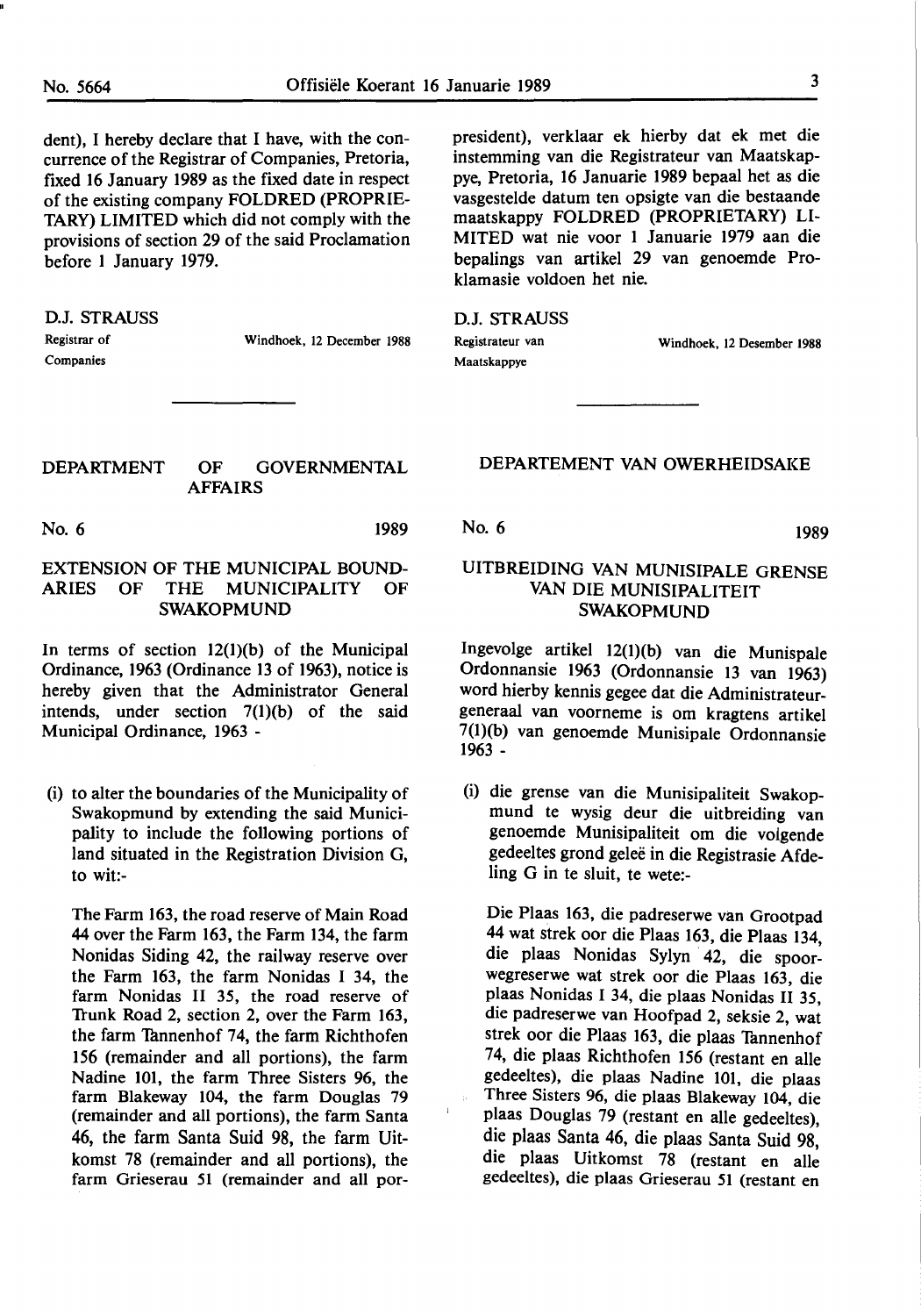tions), the farm Swakopaue Ost 83, the farm Nonidas 149, the farm Swakopaue 50, the Farm 164, the Farm 56, the Farm 160, the farm Eier 17, the railway reserve over the Farm 164, the Farm 165, the road reserve of Trunk Road 2, section 1, over the Farm 165, the Farm 103 and the farm Swakop 31 (remainder and all portions); and

(ii) to redefine the boundaries of the said Municipality as follows:

From the point where the high-water mark of the Atlantic Ocean is intersected **by** the northern boundary of the Farm 163 in a general easterly, south-easterly and then westerly direction along the boundaries of the following farms and portions of land so as to include them in the area of the Municipality:-

The Farm 163, the road reserve of Main Road 44 over Farm 163, the Farm 163, the railway reserve over the Farm 163, the Farm 163, the road reserve of Trunk Road 2, section 2, over the Farm 163, the Farm 163, the farm Tannenhof 74, the Farm 163, the farm Nadine 101, the farm Three Sisters 96, the Farm 163, the Farm 164, the Farm 56, the Farm 164, the railway reserve over the Farm 164, the Farm 164, the Farm 165, the road reserve of Trunk Road 2, section 1, over the Farm 165, the Farm 165 to the point of intersection of the said farm's southern boundary with the highwater mark of the Atlantic Ocean; thence in a general northerly direction along the highwater mark of the Atlantic Ocean to the point of beginning.

#### DEPARTMENT OF TRANSPORT

No. 7 1989

#### CLOSING OF FARM ROAD 449: DISTRICT OF BETHANIEN

In terms of section 22(2) of the Roads Ordinance, 1972 (Ordinance 17 of 1972), it is hereby made known that the Minister of Transportation has alle gedeeltes), die plaas Swakopaue Ost 83, die plaas Nonidas 149, die plaas Swakopaue 50, die Plaas 164, die Plaas 56, die Plaas 160, die plaas Bier 17, die spoorwegreserwe wat strek oor die Plaas 164, die Plaas 165, die padreserwe van Hoofpad 2, seksie 1, wat strek oor die Plaas 165, die Plaas 103 en die plaas Swakop 31 (restant en alle gedeeltes); en

(ii) Die grense van die genoemde Munisipaliteit opnuut te bepaal soos volg:

Vanaf die punt waar die hoogwatermerk van die Atlantiese Oseaan gekruis word deur die noordelike grens van die Plaas 163 in 'n algemene oostelike, suidoostelike en daarna westelike rigting langs die grense van die volgende plase en grondgedeeltes sodat hulle in die gebied van die Munisipaleit ingesluit word:-

Die Plaas 163, die padreserwe van Grootpad 44 wat strek oor Plaas 163, die Plaas 163, die spoorwegreserwe wat strek oor die Plaas **163,**  die Plaas 163, die padreserwe van Hoofpad 2, seksie 2, wat strek oor die Plaas 163, die Plaas 163, die plaas Tannenhof 74, die Plaas 163, die plaas Nadine 101, die plaas Three Sisters 96, die Plaas 163, die Plaas 164, die Plaas 56, die Plaas 164, die spoorwegreserwe wat strek oor die Plaas 164, die Plaas 164, die Plaas 165, die padreserwe van Hoofpad 2, seksie 1, wat strek oor die Plaas 165, die Plaas 165 tot by die punt waar genoemde plaas se suidelike grens die hoogwatermerk van die Atlantiese Oseaan sny; **van** daar **in 'n**  algemene noordelike rigting langs die hoogwatermerk van die Atlantiese Oseaan tot by die aanvangspunt.

#### **DEPARTEMENT VAN VERVOER**

No. 7 1989

#### SLUITING VAN PLAASPAD 449 : DISTRIK BETHANIEN

Ingevolge artikel 22(2) van die Ordonnansie op Paaie, 1972 (Ordonnansie 17 van 1972), word hierby bekend gemaak dat die Minister van Ver-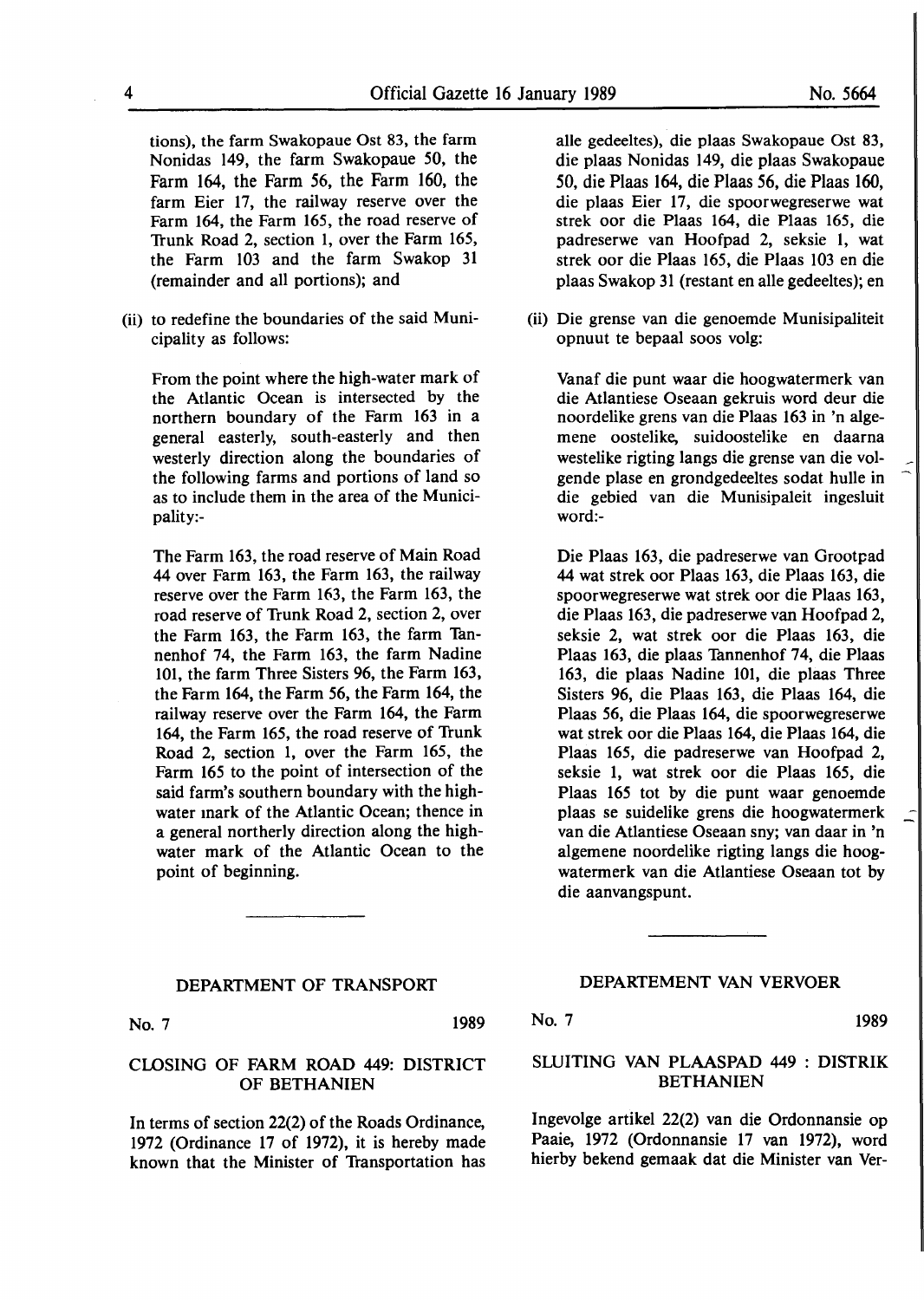under section 22(1)(c) of the said Ordinance, in the district of Bethanien, closed farm road 449 described in the Schedule and shown on sketchmap P1401 by the symbols A-B-C-D-E.

The said sketch-map shall at all times lie open to inspection at the office of the Secretary for Transport, Windhoek, during normal office hours.

#### SCHEDULE

From a point (A on sketch-map P1401) on farm road 460 on the farm Waldsee 91 generally northnorth-westwards and more and more northnorth-eastwards across the said farm to a point (Bon sketch-map P1401) on the said farm; thence generally west-north-westwards across the said farm to a point  $(C \text{ on sketch-map } P1401)$  on the common boundary of the said farm and the farm Feldschuhhorn West 90; thence generally northwards and more and more north-north-eastwards across the last-mentioned farm to a point (D on sketch-map P1401) on the common boundary of the last-mentioned farm and the farm Simplon 79; thence generally north-eastwards across the last-mentioned farm to a point (E on sketch-map P1401) on district road 462 on the last-mentioned farm.

voerwese kragtens artikel 22(1)(c) van genoemde Ordonnansie, in die distrik Bethanien, plaaspad 449 wat in die Bylae beskryf en deur die simbole A-B-C-D-E op sketskaart Pl401 aangetoon word, gesluit het.

Genoemde sketskaart is te alle tye gedurende gewone kantoorure by die kantoor van die Sekretaris van Vervoer, Windhoek, ter insae beskikbaar.

#### BYLAE

Van 'n punt (A op sketskaart P1401) op plaaspad 460 op die plaas Waldsee 91 algemeen noordnoordweswaarts en al meer noordnoordooswaarts oor genoemde plaas tot op 'n punt (B op sketskaart P1401) op genoemde plaas; van daar algemeen wesnoordweswaarts oor genoemde plaas tot op 'n punt (C op sketskaart Pl401) op die gemeenskaplike grens van genoemde plaas en die plaas Feldschuhhorn West 90; van daar algemeen noordwaarts en al meer noordnoordooswaarts oor laasgenoemde plaas tot op 'n punt (D op sketskaart P1401) op die gemeenskaplike grens van laasgenoemde plaas en die plaas Simplon 79; van daar algemeen noordooswaarts oor laasgenoemde plaas tot op 'n punt (E op sketskaart P1401) op distrikspad 462 op laasgenoemde plaas.

#### **DEPARTMENT** OF **TRANSPORT**

No. 8 1989

PROCLAMATION OF DISTRICT ROADS AND CLOSING OF PORTIONS OF DISTRICT ROAD 3809: DISTRICT OF HEREROLAND

It is hereby made known -

- (a) in terms of section 22(2) of the Roads Ordinance, 1972 (Ordinance 17 of 1972), that the Minister of Transportation has -
	- (i) under section 22(l)(b) of the said Ordinance declared the roads described in Schedules I and II and shown on

DEPARTEMENT VAN VERVOER

No. 8 1989

PROKLAMERING VAN DISTRIKSPAAIE EN SLUITING VAN GEDEELTES VAN DI-STRIKSPAD 3809: DISTRIK HEREROLAND

Hierby word -

- (a) ingevolge artikel 22(2) van die Ordonnansie op Paaie, 1972 (Ordonnansie 17 van 1972), bekend gemaak dat die Minister van Vervoerwese-
	- (i) kragtens artikel 22(1)(b) van genoemde Ordonnasie die paaie wat in Bylaes I en II beskryf en deur, onderskeidelik, die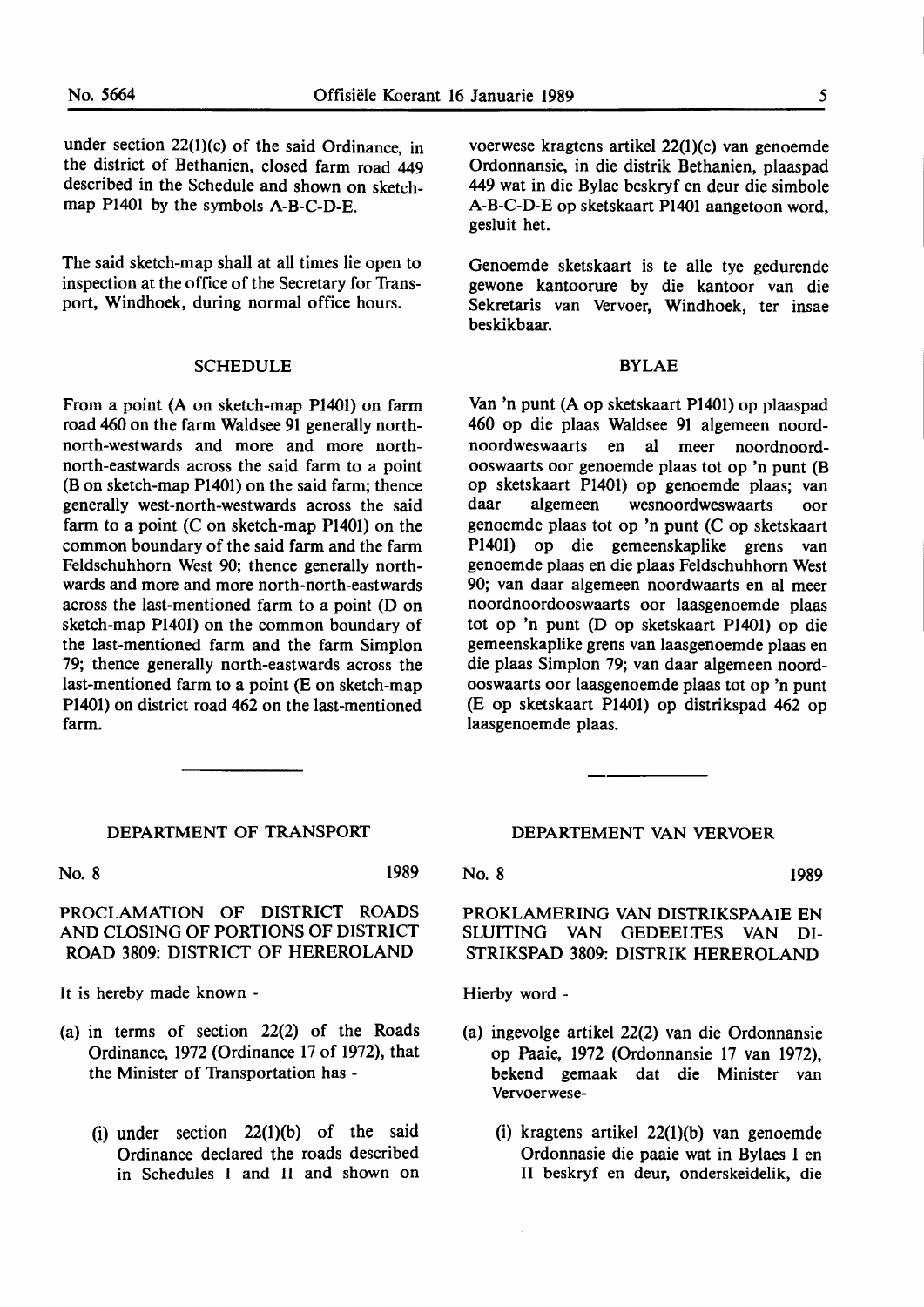sketch-map P1402 by the symbols A-B-C-D-E-F-G and H-Hl, respectively, to be proclaimed roads; and

- (ii) under section 22(1)(c) of the said Ordinance closed the portions of district road 3809 described in Schedules III and IV and shown on sketch-map P1402 by the symbols E-El and **H-J-K,** respectively; and
- (b) under section 23(3) of the said Ordinance that the Minister of Transportation has under section  $23(1)(c)$  of the said Ordinance declared the roads referred to in paragraph (a) to be district roads (numbers 3825 and 3809).

The said sketch-map shall at all times lie open to inspection at the office of the Secretary for Transport, Windhoek, during normal office hours.

The roads referred to in this notice run across, and are entirely situated in the district of Hereroland, on the portion known as Hereroland East Area 1 of the portion referred to in section 32(b) of the Representative Authority of the Hereros Proclamation, 1980 (Proclamation AG. 50 of 1980), of the communal land of the Hereros.

#### SCHEDULE 1

From a point (A on sketch-map Pl402) on district road 3806 generally eastwards through the place known as Epata to a point (B on sketch-map P1402); thence generally north-eastwards to a point (C on sketch-map P1402); thence generally east-north-eastwards to the place known as Otjiha; thence generally eastwards to a point (D on sketch-map P1402); thence generally southeastwards to a point (E on sketch-map P1402) at the place known as Otjinoko; thence generally southwards to a point {F on sketch-map P1402); thence generally south-eastwards to a point (G on sketch-map P1402) on district road 3808.

#### SCHEDULE II

From a point (H on sketch-map P1402) at the place known as Okauwa generally west-southsimbole A-B-C-D-E-F-G en H-Hl op sketskaart P1402 aangetoon word, tot geproklameerde paaie verklaar het; en

- (ii) kragtens artikel 22(1)(c) van genoemde Ordonnansie die gedeeltes \_ van distrikspad 3809 wat in Bylaes III en IV beskryf en deur, onderskeidelik, die simbole E-El en **H-J-K** op sketskaart P1402 aangetoon word, gesluit het; en
- (b) ingevolge artikel 23(3) van genoemde Ordonnansie bekend gemaak dat die Minister van Vervoerwese kragtens artikel 23(1)(c) van genoemde Ordonnansie die in paragraaf (a) bedoelde paaie tot distrikspaaie (nommers 3825 en 3809) verklaar het.

Genoemde sketskaart is te alle tye gedurende gewone kantoorure by die kantoor van die Sekretaris van Vervoer, Windhoek, ter insae beskikbaar.

Die in hierdie kennisgewing bedoelde paaie loop oor en is in geheel gelee in die distrik Hereroland, op die gedeelte wat bekend staan as Hereroland Oos Gebied 1 van die in artikel 32(b) van die Proklamasie op die Verteenwoordigende Owerheid van die Herero's, 1980 (Proklamasie AG. 50 van 1980), bedoelde gedeelte van die gemeenskaplike grond van die Herero's.

#### BYLAE I

Van 'n punt (A op sketskaart P1402) op distrikspad 3806 algemeen ooswaarts oor die plek bekend as Epata tot op 'n punt (B op sketskaart P1402); van daar algemeen noordooswaarts tot op 'n punt (C op sketskaart P1402); van daar algemeen oosnoordooswaarts tot by die plek bekend as Otjiha; van daar algemeen ooswaarts tot op 'n punt (D op sketskaart P1402); van daar algemeen suidooswaarts tot op 'n punt (E op sketskaart P1402) by die plek bekend as Otjinoko; van daar algemeen suidwaarts tot op 'n punt (F op sketskaart P1402); van daar algemeen suidooswaarts tot op 'n punt (G op sketskaart P1402) op distrikspad 3808.

#### BYLAE II

Van 'n punt (H op sketskaart P1402) by die plek bekend as Okauwa algemeen wessuidweswaarts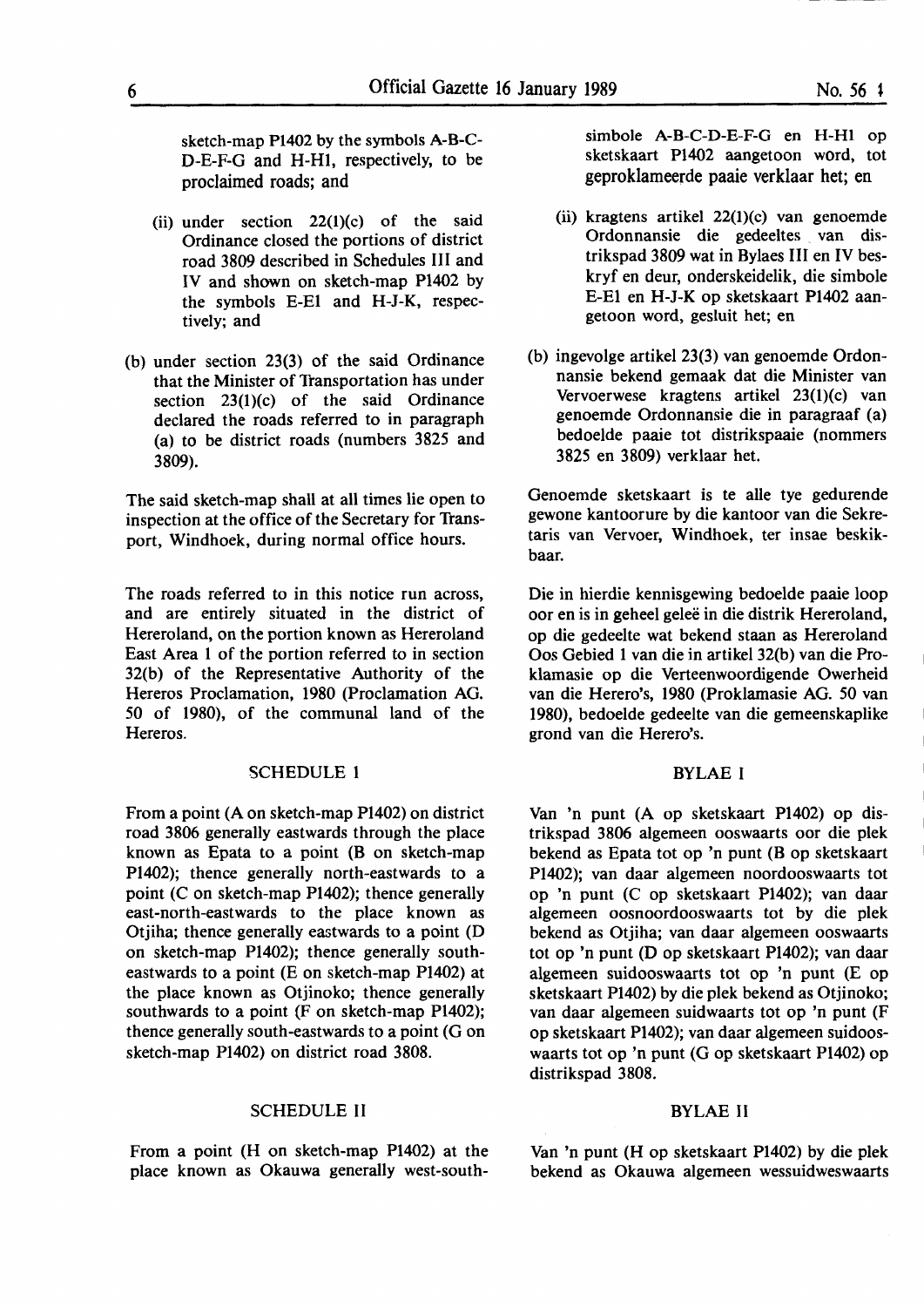westwards to a point (HI on sketch-map P1402) on district road 3808.

#### SCHEDULE III

From a point (E on sketch-map P1402) at the place known as Otjinoko generally southeastwards to a point (El on sketch-map P1402) at the place known as Otjiyarwa.

#### SCHEDULE IV

From a point (H on sketch-map Pl402) at the place known as Okauwa generally north-northwestwards to a point (J on sketch-map P1402); thence generally westwards to a point (K on sketch-map P1402) at the place known as Otiinene.

#### DEPARTMENT OF TRANSPORT

No. 9 1989

#### PROCLAMATION OF A DISTRICT ROAD : DISTRICT OF **KAVANGO**

It is hereby made known -

- (a) in terms of section 22(2) of the Roads Ordinance, 1972 (Ordinance 17 of 1972), that the Minister of Transportation has under section 22(l)(b) of the said Ordinance declared the road described in the Schedule and shown on sketch-map P1397 by the symbols A-Al-B-C-D-E-F-G, to be a proclaimed road; and
- (b) in terms of section 23(3) of the said Ordinance that the Minister of Transportation has under section 23(1)(c) of the said Ordinance declared the road referred to in paragraph (a) to be a district road (number 3425).

The said sketch-map shall at all times lie open to inspection at the office of the Secretary for Transport, Windhoek, during normal office hours.

The road referred to in this notice runs across, and is entirely situated on, the communal land of tot op 'n punt (HI op sketskaart P1402) op distrikspad 3808.

#### BYLAE III

Van 'n punt (E op sketskaart P1402) by die plek bekend as Otjinoko algemeen suidooswaarts tot op 'n punt (El op sketskaart P1402) by die plek bekend as Otjiyarwa.

#### BYLAE IV

Van 'n punt (H op sketskaart P1402) by die plek bekend as Okauwa algemeen noordnoordweswaarts tot op 'n punt (J op sketskaart P1402); van daar algemeen weswaarts tot op 'n punt (K op sketskaart P1402) by die plek bekend as Otjinene.

**DEPARTEMENT VAN VERVOER** 

No. 9 **1989** 

#### **PROKLAMERING VAN 'N DISTRIKSPAD DISTRIK KAVANGO**

Hierby word -

- ( a) ingevolge artikel 22(2) van die Ordonnansie op Paaie, 1972 (Ordonnansie 17 van 1972), bekend gemaak dat die Minister van Vervoerwese kragtens artikel 22(1)(b) van genoemde Ordonnansie die pad wat in die Bylae beskryf en deur die simbole A-Al-B-C-D-E-F-G op sketskaart P1397 aangetoon word, tot geproklameerde pad verklaar bet; en
- (b) ingevolge artikel 23(3) van genoemde Ordonnansie bekend gemaak dat die Minister van Vervoerwese kragtens artikel 23(1)(c) van genoemde Ordonnansie die in paragraaf (a) bedoelde pad tot distrikspad (nommer 3425) verklaar bet.

Genoemde sketskaart is te alle tye gedurende gewone kantoorure by die kantoor van die Sekretaris van Vervoer, Windhoek, ter insae **beskik**baar.

Die in hierdie kennisgewing bedoelde pad loop oor, en is 'n geheel gelee op, die gemeenskaplike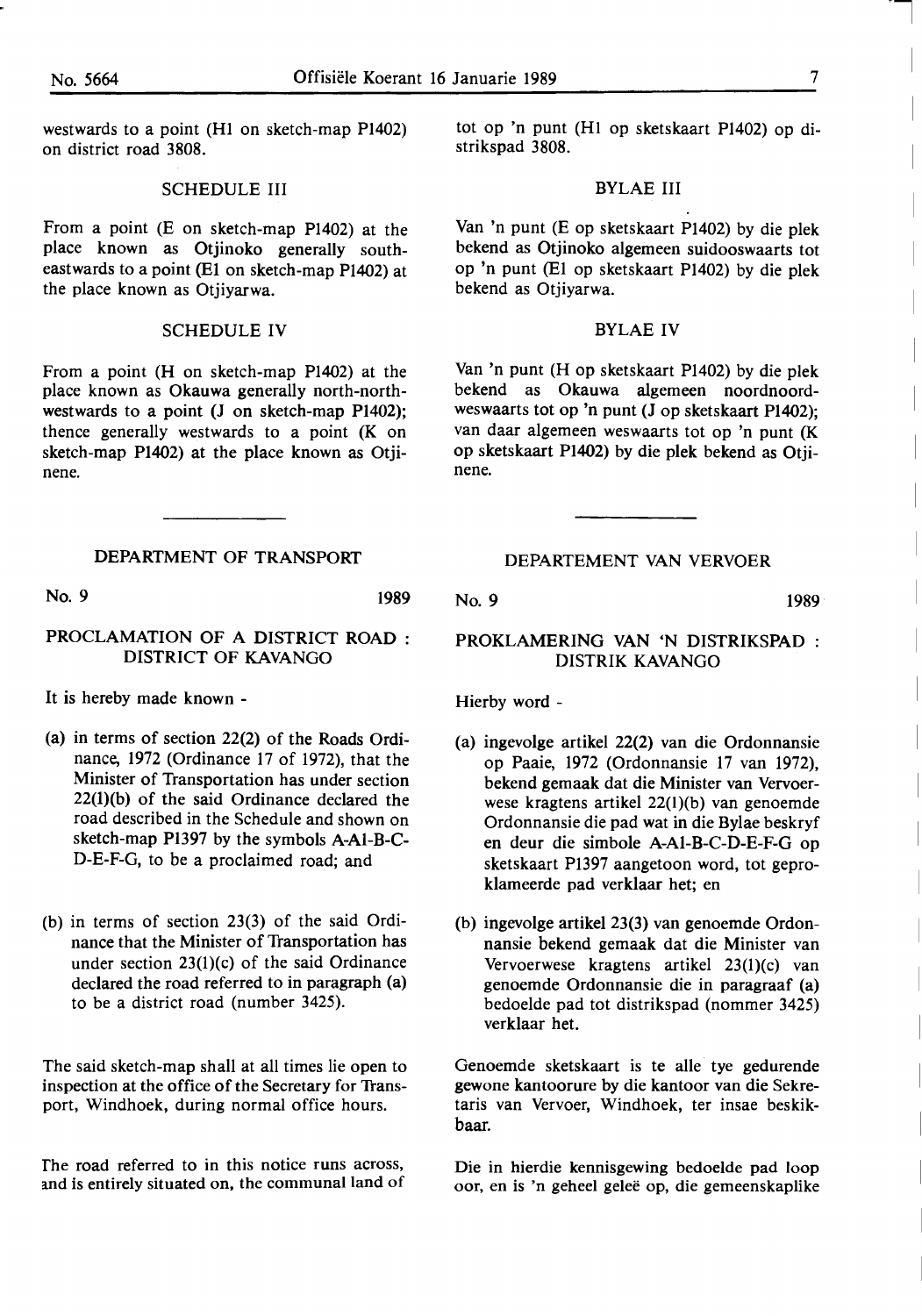the Kavangos referred to in section 32 of the Representative Authority of the Kavangos Proclamation, 1980 (Proclamation AG. 26 of 1980).

#### SCHEDULE

From a point **(A** on sketch-map Pl397) at the place known as Karukuwisa generally west-northwestwards and more and more north-westwards to a point (Al on sketch-map Pl397); thence generally north-north-eastwards and more and more northwards to a point (B on sketch-map P1397); thence generally eastwards and more and more east-north-eastwards to a point (C on sketch-map Pl397) at the place known as Ncushe; thence generally west-north-westwards to a point (D on sketch-map Pl397); thence generally northwards and more and more north-north-eastwards through the places known as Naingopo, Gowatjinga and Sapirama to a point (E on sketch-map P1397); thence generally east-south-eastwards to a point (F on sketch-map Pl397); thence generally northwards to a point (G on sketch-map Pl397) at the place known as Ncaute.

#### DEPARTMENT OF TRANSPORT

No. 10 1989

-

#### CLOSING OF A PORTION OF FARM ROAD 713: DISTRICT OF LÜDERITZ

In terms of section 22(2) of the Roads Ordinance, 1972 (Ordinance 17 of 1972), it is hereby made known that the Minister of Transportation has under section 22(1)(c) of the said Ordinance, in the district of Lüderitz, closed the portion of farm road 713 discribed in the Schedule and shown on sketch-map. Pl390 by the symbols A-B-C.

The said sketch-map shall **at** all times lie open to inspection at the office of the Secretary for Transport, Windhoek, during normal office hours.

grond van die Kavango's bedoel in artikel 32 van die Proklamasie op die Verteenwoordigende Owerheid van die Kavango's, 1980 (Proklamasie AG. 26 van 1980).

#### **BYLAE**

Van 'n punt (A op sketskaart Pl397) by die plek bekend as Karukuwisa algemeen wesnoordweswaarts en al meer noordweswaarts tot op 'n punt (Al op sketskaart Pl397); van daar algemeen noordnoordooswaarts en al meer noordwaarts tot op 'n punt (B op sketskaart Pl397); van daar algemeen ooswaarts en al meer oosnoordooswaarts tot op 'n punt  $(C$  op sketskaart Pl397) by die plek bekend as Ncushe; van daar algemeen wesnoordweswaarts tot op 'n punt (D op sketskaart Pl397); van daar algemeen noordwaarts en al meer noordnoordooswaarts oor die plekke bekend as Naingopo, Gowatjinga en Sapirama tot op 'n punt (E op sketskaart Pl397); van daar algemeen oossuidooswaarts tot op 'n punt  $(F$  op sketskaart Pl397); van daar algemeen noordwaarts tot op 'n punt (G op sketskaart Pl397) by die plek bekend as Ncaute.

#### DEPARTEMENT VAN VERVOER

No. 10 1989

### SLUITING VAN 'N GEDEELTE VAN PLAASPAD 713: DISTRIK LÜDERITZ

lngevolge artikel 22(2) van die Ordonnansie op Paaie, 1972 (Ordonnansie 17 van 1972), word hierby bekend gemaak dat die Minister van Vervoerwese kragtens artikel 22(1)(c) van genoemde Ordonnansie, in die distrik Lilderitz, die gedeelte van plaaspad 713 wat in die Bylae beskryf en deur die simbole A-B-C- op sketskaart Pl390 aangetoon word, gesluit bet.

Genoemde sketskaart is te alle tye gedurende gewone kantoorure by die kantoor van die Sekretaris van Vervoer, Windhoek, ter insae beskikbaar.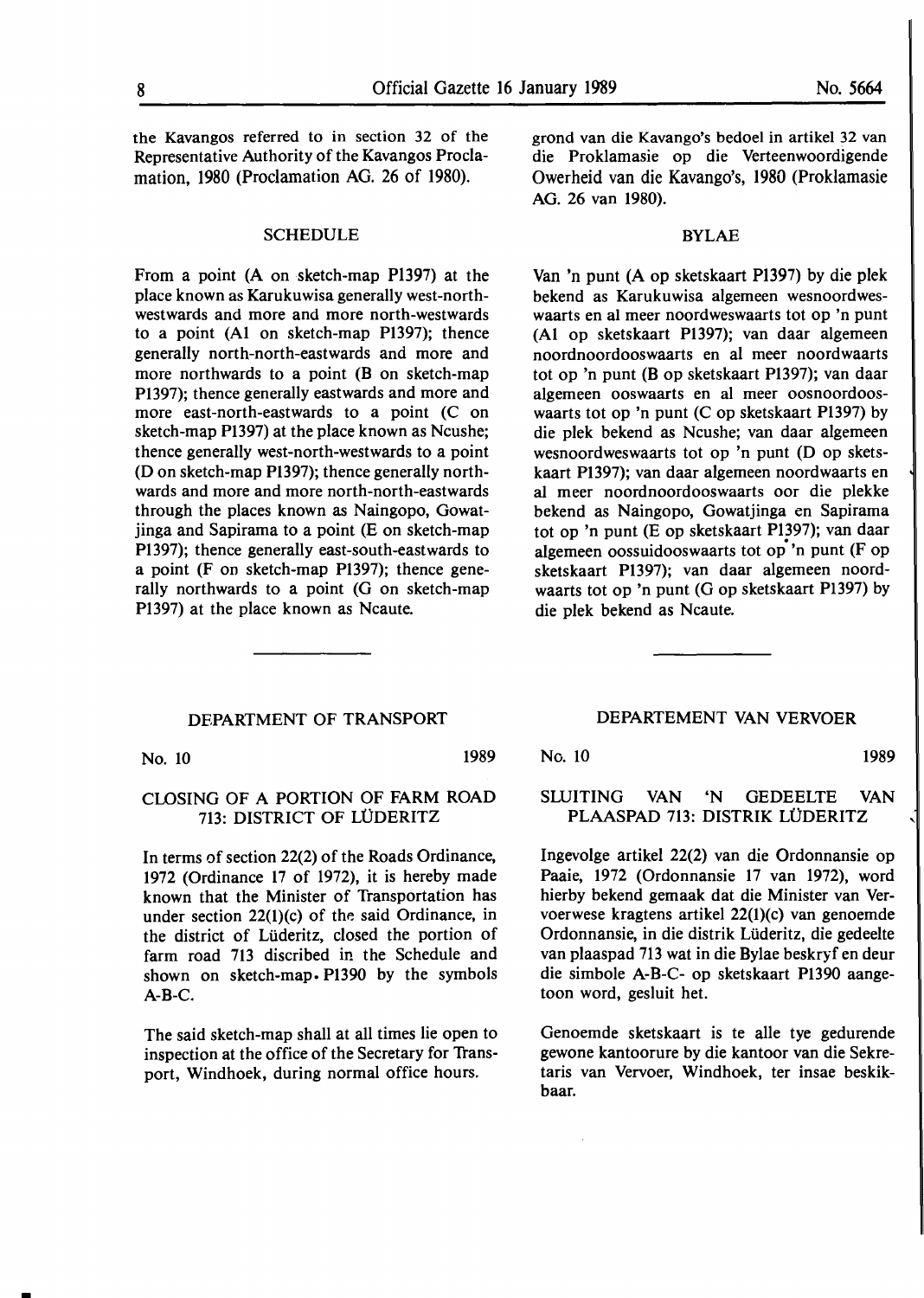#### **SCHEDULE**

From a point (A on sketch-map P1390) on district. road 716 on the farm Nord Witpütz 22 generally west-south-westwards across the said farm to a point (B on sketch-map P1390) on the common boundary of the said farm and the farm Portion l of Siid Witpiitz 31; thence generally southwestwards and more and more west-southwestwards across the last-mentioned farm to a point (C on sketch-map P1390) on the common boundary of the last-mentioned farm and the farm Witputs Wes 86.

#### BYLAE

Van 'n punt (A op sketskaart Pl390) op distrikspad 716 op die plaas Nord Witpiitz 22 algemeen wessuidweswaarts oor genoemde plaas tot op 'n punt (B op sketskaart P1390) op die gemeenskaplike grens van genoemde plaas en die plaas Gedeelte 1 van Siid Witpiitz 31; van daar algemeen suidweswaarts en al meer wessuidweswaarts oor laasgenoemde plaas tot op 'n punt (C op sketskaart P1390) op die gemeenskaplike grens van laasgenoemde plaas en die plaas Witputs Wes **86.** 

#### DEPARTMENT OF TRANSPORT

No. 11 1989

#### APPLICATION THAT A PORTION OF **FARM ROAD** 1027 BE CLOSED: DISTRICT OF MARIENTAL

In terms of section 16(3) of the Roads Ordinance, 1972 (Ordinance 17 of 1972), it is hereby made known that application has been made to the Chairman of the Roads Board of Mariental that the portion of farm road 1027 described in the Schedule and shown on sketch-map P1418 by the symbols A-B, be closed.

A copy of this notice and the said sketch-map, being a sketch-map of the area concerned on which the road to which the application refers and other proclaimed, minor and private roads in that area are shown, shall for the full period of thirty days mentioned below lie open to inspection at the offices of the Secretary for Transport, Windhoek, and the Roads Superintendent, Mariental, during normal office hours.

Every person having any objection to the abovementioned application is herby commanded to lodge his objection in writing, with the grounds upon which it is based clearly and specifically therein stated, with the Chairman of Roads Boards, Private Bag 12005, Ausspannplatz, 9000, within a period of thirty days from the date of publication of this notice.

**DEPARTEMENT VAN VERVOER** 

**No. 11 1989** 

#### **AANSOEK DAT 'n GEDEELTE VAN PLAASPAD** 1027 GESLUIT **MOET WORD: DISTRIK MARIENTAL**

Ingevolge artikel 16(3) van die Ordonnansie op Paaie, 1972 (Ordonnansie 17 van 1972), word hierby bekend gemaak dat aansoek by die Voorsitter van die Padraad van Mariental gedoen is dat die gedeelte van plaaspad 1027 wat in die Bylae beskryf en deur die simbole A-B op sketskaart P1418 aangetoon word, gesluit moet word.

'n Afskrif van hierdie kennisgewing en genoemde sketskaart, synde 'n sketskaart van die betrokke streek waarop die pad waarop die aansoek betrekking het en ander geproklameerde, ondergeskikte en privaatpaaie in daardie streek aangetoon word, sal vir die volle tydperk van dertig dae hieronder vermeld gedurende gewone kantoorure by die kantore van die Sekretaris van Vervoer, Windhoek, en die Paaiesuperintendent, Mariental, ter insae beskikbaar wees.

Iedereen wat enige beswaar het teen bogemelde aansoek word hiermee aangesê om sy beswaar. met die gronde waarop dit gebaseer is duidelik en in besonderhede daarin uiteengesit, skriftelik binne 'n tydperk van dertig dae vanaf die datum van publikasie van hierdie kennnisgewing by die Voorsitter van Padrade, Privaatsak 12005, Ausspannplatz, 9000, in te dien.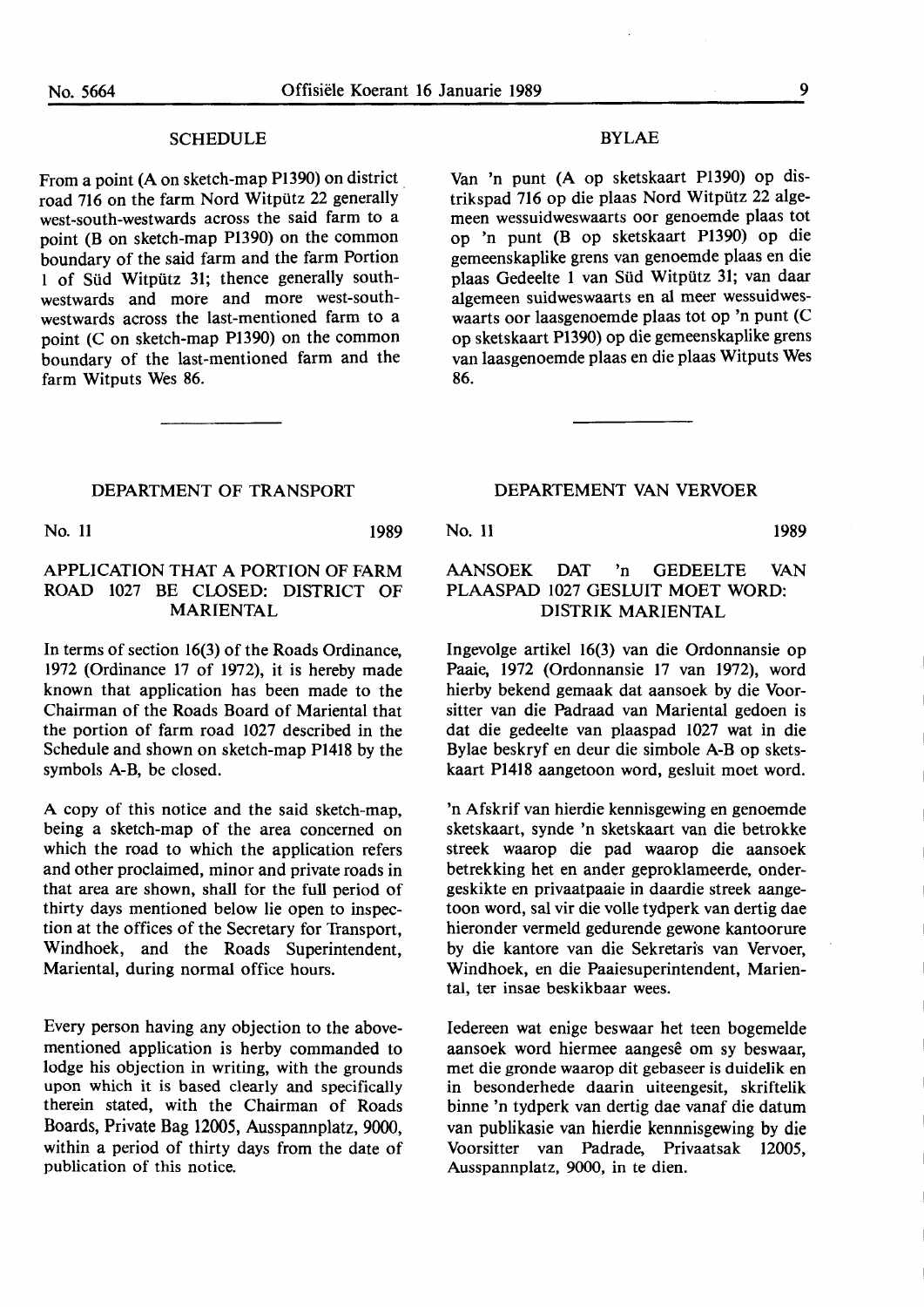#### SCHEDULE

From a point (A on sketch-map P1418) on the common boundary of the farms Portion 1 (Deurdruk) of Farm 354 and Remainder of Swerwersrust 365 generally east-south-eastwards across the last-mentioned farm to a point (B on sketch-map P1418) on the common boundary of the lastmentioned farm and the farm Ons Hoop 366.

#### DEPARTMENT OF TRANSPORT

No. 12 1989

#### DEVIATION OF A PORTION OF FARM ROAD 1429: DISTRICT OF WINDHOEK

In terms of section 22(2) of the Roads Ordinance, 1972 (Ordinance 17 of 1972), it is hereby made known that the Minister of Transportation has under section 22(1)(c) of the said Oridinance, in the district of Windhoek, deviated the portion of farm road 1429 described in paragraph (a) of the Schedule and shown on sketch-map **P1404** by the symbols B-C, from the route so described **and**  shown, to the route described in paragraph (b) of the Schedule and shown on sketch-map P1404 by the symbols B-A.

The said sketch-map shall at **all** times lie open to inspection at the office of the Secretary for Transport, Windhoek, during normal office hours.

#### SCHEDULE

- (a) From a point (B on sketch-map Pl404) on the farm Bellerode 67 generally south-southwestwards across the said farm and the farm Hoffnung 66 to a point (C on sketch-map P1404) on farm road 1527 on the lastmentioned farm.
- (b) From a point (B on sketch-map P1404) on the farm Bellerode 67 generally westwards across the **said** farm and the farm Hoffnung 66 to a point (A on sketch-map P1404) on farm road 1527 on the last-mentioned farm.

#### BYLAE

Van 'n punt (A op sketskaart P1418) op die gemeenskaplike grens van die plase Gedeelte 1 (Deurdruk) van Plaas 354 en Restant van Swerwersrust 365 algemeen oossuidooswaarts oor laasgenoemde plaas tot op 'n punt (B op sketskaart P1418) op die gemeenskaplike grens van laasgenoemde plaas en die plaas Ons Hoop 366.

#### DEPARTEMENT VAN VERVOER

No. 12 1989

#### VERLEGGING **VAN 'N** GEDEELTE VAN **PLAASPAD** 1429: **DISTRIK WINDHOEK**

Ingevolge artikel 22(2) van die Ordonnansie op Paaie, 1972 (Ordonnansie 17 van 1972), word hierby bekend gemaak dat die Minister van Vervoerwese kragtens artikel 22(1)(c) van genoemde Ordonnansie, in die distrik Windhoek, die gedeelte van plaaspad 1429 wat in paragraaf (a) van die Bylae beskryf en deur die simbole B-C op sketskaart P1404 aangetoon word, verlê het van die roete aldus beskryf en aangetoon, na die roete wat in paragraaf (b) van die Bylae beskryf en deur die simbole **B-A** op sketskaart P1404 aangetoon word.

Genoemde sketskaart is te alle tye gedurende gewone kantoorure by die kantoor van die Sekretaris van Vervoer, Windhoek, ter insae beskikbaar.

#### BYLAE

- (a) Van 'n punt (B op sketskaart P1404) op die plaas Bellerode 67 algemeen suidsuidweswaarts oor genoemde plaas en die plaas Hoffnung 66 tot op 'n punt (C op sketskaart P1404) op plaaspad 1527 op laasgenoemde plaas.
- (b) Van 'n punt (B op sketskaart P1404) op die plaas Bellerode 67 algemeen weswaarts oor genoemde plaas en die plaas Hoffnung 66 tot op 'n punt (A op sketskaart P1404) op plaaspad 1527 op laasgenoemde plaas.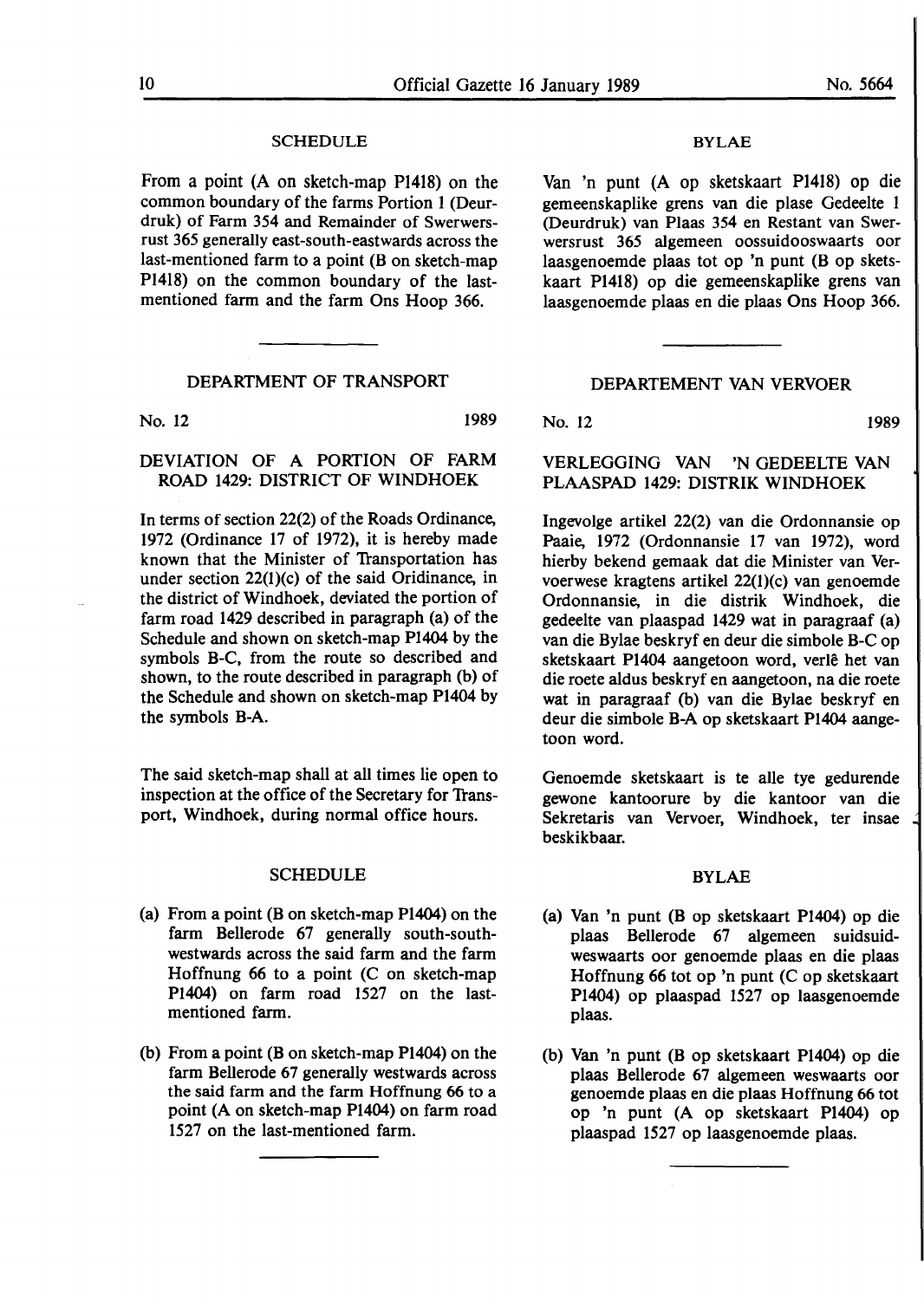1989

#### DEPARTMENT OF TRANSPORT

No. 13

1989

### CORRECTION NOTICE: NOTICE IN TERMS OF THE ROADS ORDINANCE, 1972

Government Notice 105 of 1988 in *Official Gazette 5556* of 15 June 1988 is hereby corrected by the subsitution in the heading thereof for the word "district road" of the word "farm road".

#### **DEPARTEMENT VAN VERVOER**

No. 13

#### **VERBETERINGSKENNISGEWING:**  KENNISGEWING INGEVOLGE DIE **ORDONNANSIE** OP **PAAIE,** 1972

Goewermentskennisgewing 105 van 1988 in *Offisiele Koerant 5556* van 15 Junie 1988 word hierby verbeter deur in die opskrif daarvan die woord "distrikspad" deur die woord "plaaspad" te vervang.

#### CENTRAL PERSONNEL INSTITUTION

No. 14 1989

#### AMENDMENT OF THE REGULATIONS MADE UNDER THE GOVERNMENT SER-VICE ACT, 1980

The Cabinet has under section 28 of the Government Service Act, 1980 (Act 2 of 1980), further amended the regulations promulgated under Government Notice AG. 28 of 1981 by the substitution for paragraph (a) of regulation K7.1 of the following paragraph:

"(a) The departmental head shall, in the manner determined by the Secretary, within ninety days after receipt of a medical claim in respect of any service referred to in regulation K2 which has been rendered to any member or his dependant, pay to such member or to the supplier of such service from the revenue fund such percentage of the costs of such service, and subject to the conditions and limitations, as may be determined by the Secretary on recommendation of the Commission. " .

#### **SENTRALE PERSONEELINSTELLING**

No.14 **1989** 

#### **WYSIGING VAN DIE REGULASIES** UIT-**GEVAARDIG KRAGTENS DIE REGERINGSDIENSWET, 1980**

Die Kabinet bet kragtens artikel 28 van die Regeringsdienswet, 1980 (Wet 2 van 1980), die regulasies afgekondig by Goewermentskennisgewing AG. 28 van 1981 verder gewysig deur paragraaf (a) van regulasie K7.1 deur die volgende paragraaf te vervang:

"(a) Die departementshoof betaal, op die wyse wat die Sekretaris bepaal, binne negentig dae na ontvangs van 'n mediese eis ten opsigte van 'n diens bedoel in regulasie K2 wat aan 'n lid of sy afhanklike gelewer is, aan sodanige lid of aan die verskaffer van sodanige diens uit die inkomstefonds sodanige persentasie van die koste van sodanige diens, en onderworpe aan die voorwaardes en beperkings, deur die Sekretaris op aanbeveling van die Kommissie bepaal. " .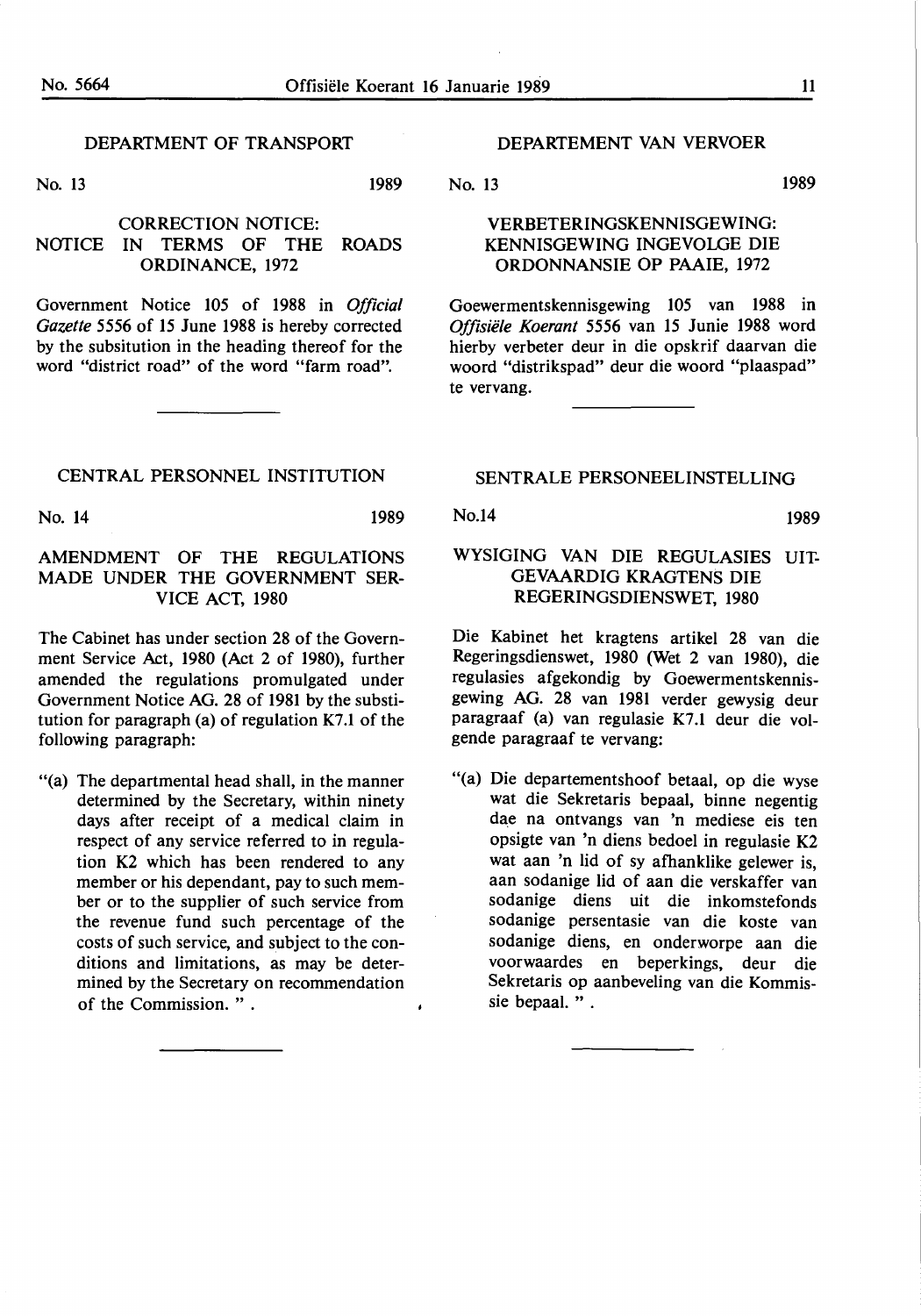#### DEPARTMENT OF NATIONAL EDUCATION

No. 6 1989

### THE SOUTH WEST AFRICAN BROADCAST-ING CORPORATION: AMENDMENT OF REGULATIONS REGARDING LISTENERS' LICENCES AND TELEVISION LICENCES

The South West African Broadcasting Corporation has, under section 23 of the Broadcasting Act, 1976 (Act 73 of 1976), with the approval of the Minister of National Education and the Central Personnel Institution, further amended the regulations promulgated by Government Notice **R.** 1763 of 1976 as set out in the Schedule.

#### **SCHEDULE**

Paragraph *5* of the Schedule is hereby amended by the substitution in the second column for the expressions **"R60",** *"RSS", "RSO",* **"R45", "R40", "R35", "R30", "R25", "R20", "Rl5", "RIO"** and *"RS"* of the expressions **"R96", "R88", "R80", "R** 72", **"R64", "R56", "R48", "R40", "R32", "R24", "R16"** and **"RS",** respectively.

### DEPARTEMENT VAN NASIONALE **OPVOEDING**

**Algemene Kennisgewings** 

No. 6 1989

### DIE SUIDWES-AFRIKAANSE UITSAAIKOR-PORASIE: WYSIGING VAN REGULASIE BETREFFENDE LUISTERAARSLISENSIE EN TELEVISIELISENSIES

Die Suidwes-Afrikaanse Uitsaaikorporasie het, kragtens artikel 23 van die Uitsaaiwet, 1976 (wet 73 van 1976) met die goedkeuring van die Minister van Nasionale Opvoeding en die Sentrale Personeelinstelling, die regulasies afgekondig by Goewermentskennisgewing R. 1763 van 1976 verder gewysig soos in die Bylae uiteengesit.

#### BYLAE

Paragraaf *5* van die Bylae word hierby gewysig deur in die tweede kolom die uitdrukkings "R60", *"RSS", "RSO",* "R45", "R40", "R35", "R30", "R25". "R20", "Rl5", "RIO" en *"RS"* deur, onderskeidelik, die uitdrukkings "R96", "R88", "R80", "R72", "R64", "R56", "R48", "R40", "R32", "R24", "R16" en "R8" te vervang.

No. 7 1989

#### MARIENTAL MUNICIPALITY: AMEND-MENT OF MARIENTAL TOWN PLANNING SCHEME

Notice is herby given in terms of section 17 of the Town Planning Ordinance 1954 (Ordinance 18 of 1954) as amended, that the Cabinet approved the intention of Mariental Municipality to design the Mariental Amendment Scheme No.I

The amendments contain the following:

No. 7 1989

### MARIENTAL MUNISIPALITEIT: WYSIGING VAN MARIENTAL DORPSBEPLANNING-**SKEMA**

Kennis gekied hiermee kragtens Artikel 17 van die Dorpsbeplanningsordonnansie 1954 (Ordonnansie 18 van 1954) soos gewysig, dat die Kabinet die voorneme van die Mariental Munisipaliteit om die Mariental Wysigingskeme Nr. 1 te ontwerp, goedgekeur het.

Die wysigings behels die volgende: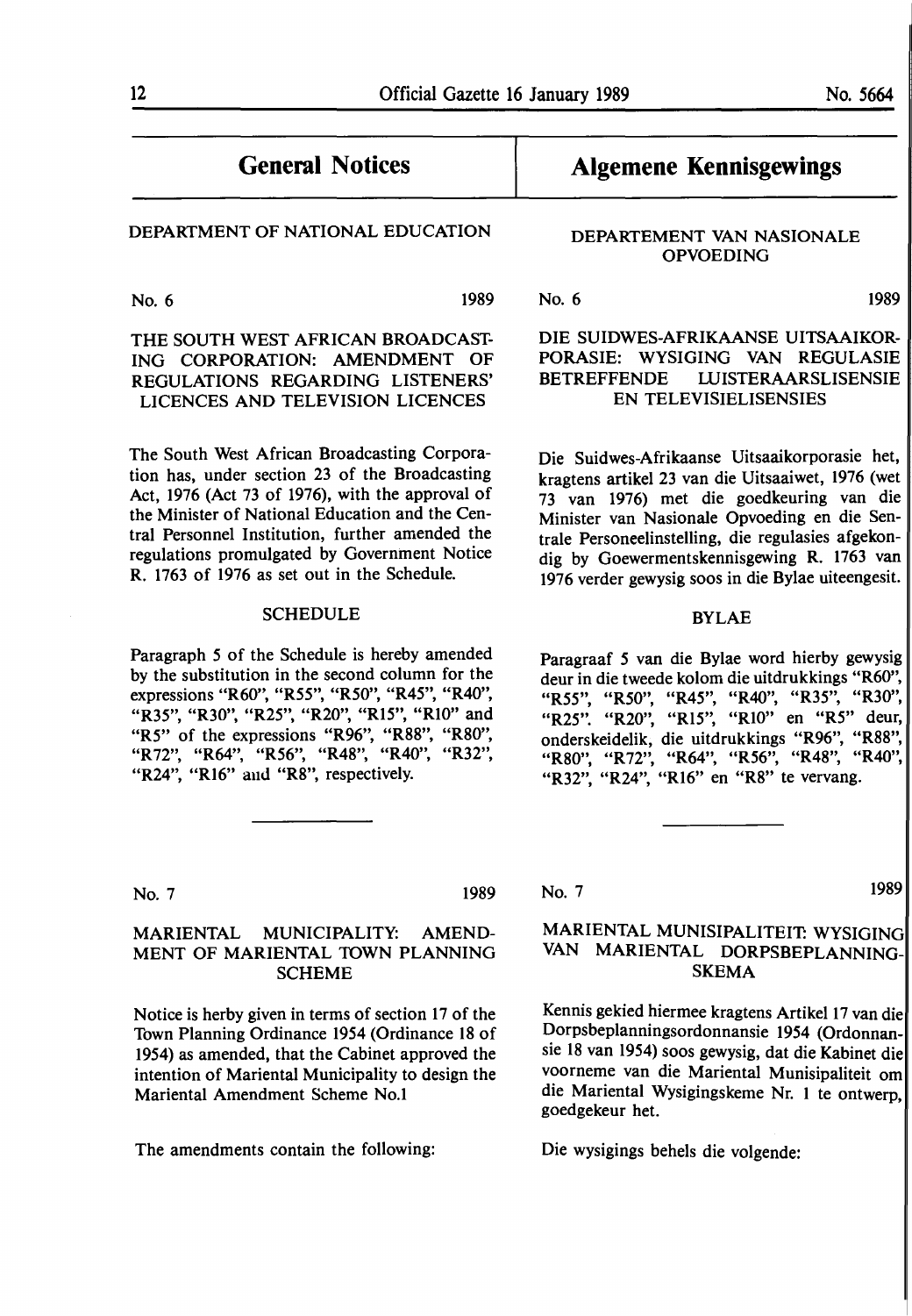a. Rezoning and reservation of land

b. Amendment of scheme provisions

Copies of the map showing the boundaries of the scheme are lying for inspection during office hours at the offices of the Mariental Municipality at Mariental.

No. 8 **1989** 

### **OMARURU MUNICIPALITY: AMENDMENT**  OF **OMARURU TOWN PLANNING** SCHEME

Notice is hereby given in terms of section 17 of the Town Planning Ordinance 1954 (Ordinance 18 of 1954) as amended, that the Cabinet approved the intention of Omaruru Municipality to design the Omaruru Amendment Scheme No. 1.

The amendments contain the following:

- a. Rezoning and reservation of land
- b. Amendment of scheme provisions

Copies of the map showing the boundaries of the scheme are lying for inspection during office hours at the offices of the Omaruru Municipality at Omaruru.

No. 8 **1989** 

#### **OMARURU MUNISPALITEIT: WYSIGING VAN OMARURU DORPSBEPLANNING-SKEMA**

a. Hersonering en reservering van grond

van die Mariental Munisipaliteit ter insae.

Eksemplare van die kaart wat die skemagebied aantoon lê gedurende kantoorure in die kantore

b. Wysiging van skemabepalings

Kennis geskied hiermee kragtens Artikel 1 van die Dorpsbeplanningsordonnansie 1954 (Ordonnansie 18 van 1954) soos gewysig, dat die Kabinet die voorneme van die Omaruru Munisipaliteit om die Omaruru Wysigingskema Nr. 1 te ontwerp, goedgekeur het.

Die wysigings behels die volgende:

- a. Hersonering en reservering van grond
- b. Wysiging van skemabepalings

Eksemplare van die kaart wat die skemagebied aantoon le gedurende kantoorure in die kantore van die Omaruru Munisipaliteit ter insae.

#### **CITY OF WINDHOEK**

No .9 1989

#### PERMANENT CLOSING OF PORTIONS I AND 2 OF ERF 617 SPINOZA STREET, ACADEMIA

Notice is hereby given in terms of Section 183(l)(b)(ii) of the Municipal Ordinance, 1963 (Ordinance no 13 of 1963) as amended, that the Municipality of Windhoek proposes to close permanently, the undermentioned portions as indicated on plan P/2279/A which lies for inspection

#### **STAD WINDHOEK**

No. 9 1989

#### PERMANENTE SLUITING VAN GEDEELTES 1 EN 2 VAN ERF 617 SPINOZASTRAAT, ACADEMIA

Kennisgewing geskied hiermee ingevolge die bepalings van Artikel 183(l)(b)(ii) van die Munisipale Ordonnansie 1963 (Ordonnansie nr. 13 van 1963) soos gewysig, dat die Munisipaliteit Windhoek van voorneme is om die ondergemelde gedeeltes soos aangedui op plan P/2279/A wat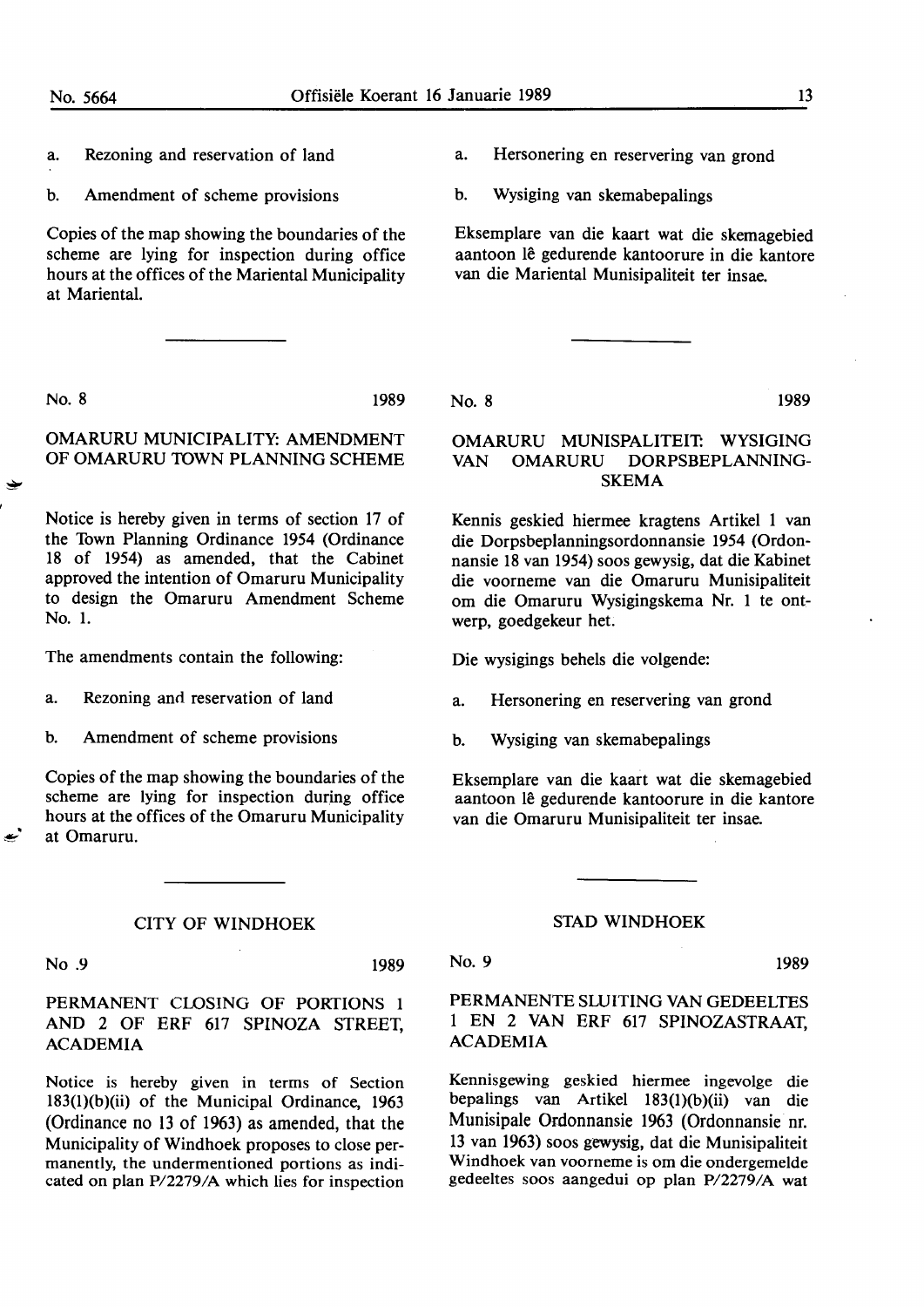during office hours at the office of the Town Planner, Room 709, Municipal Offices, Kaiser Street:

#### PORTIONS I AND 2 OF ERF 617 SPINOZA STREET, **ACADEMIA**

Objections to the proposed closing are to be served on the Director, Local Authorities and Civil Defence, Private Bag 13289, and the Town Clerk, **P** O Box *59,* Windhoek, withing 30 days after the appearance of this notice.

W J KOTZé TOWN CLERK gedurende kantoorure in die kantoor van die Stadsbeplanner, Kamer 709, Stadhuis, Kaiserstraat ter insae lê, permanent te sluit:

#### **GEDEELTES** I **EN 2.VAN ERF 617 SPINOZA-STRAAT, ACADEMIA**

Besware teen die voorgenome sluiting moet ingevolge Artikel 193(3) van bogemelde Ordonnansie binne dertig dae na die verskyning van hierdie kennisgewing aan die Direkteur, Plaaslike Owerhede en Burgerlike Beskerming, Privaatsak 13289, en die Stadsklerk, Posbus *59,* Windhoek, bestel word.

W J KOTZé STADSKLERK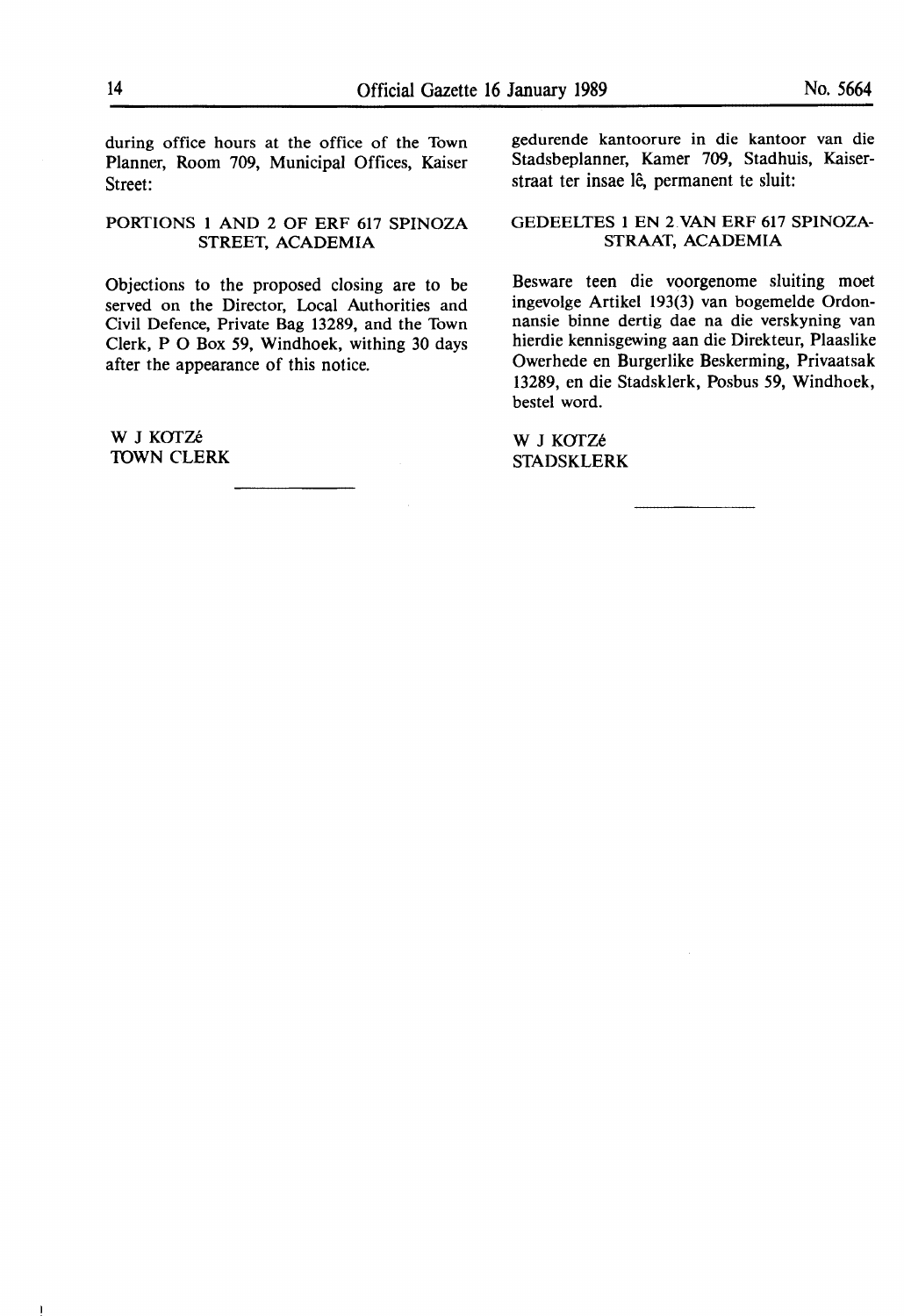#### SENTRALE INKOMSTEFONOS CENTRAL REVENUE FUND

STAAT VAN UITGAWE VIR DIE TYDPERK 1 APRIL 1988 TOT 31 OKTOBER 1988

# STATEMENT OF EXPENDITURE FOR THE PERIOD 1 APRIL 1988 TO<br>31 OCTOBER 1988

OEPARTEMENT VAN FINANSIES, WINDHOEK DEPARTMENT OF FINANCE, WINDHOEK

| BE GROT INGSPOS                                                                                                                               |                                                                                                                                                                                                                                                                                                                                                                                                                                                                                                     | TOTAAL 1 APRIL TOT 31 OKTOBER<br><b>BEGROTING</b>                                                                                                                                                                                                                                                       |                                                                                                                                                                                                                                                                                           |                                                                                                                                                                                                                                                                                         |                                                                                                                                                                                                                                                                                                                                                                                                                                                                                                           |                |
|-----------------------------------------------------------------------------------------------------------------------------------------------|-----------------------------------------------------------------------------------------------------------------------------------------------------------------------------------------------------------------------------------------------------------------------------------------------------------------------------------------------------------------------------------------------------------------------------------------------------------------------------------------------------|---------------------------------------------------------------------------------------------------------------------------------------------------------------------------------------------------------------------------------------------------------------------------------------------------------|-------------------------------------------------------------------------------------------------------------------------------------------------------------------------------------------------------------------------------------------------------------------------------------------|-----------------------------------------------------------------------------------------------------------------------------------------------------------------------------------------------------------------------------------------------------------------------------------------|-----------------------------------------------------------------------------------------------------------------------------------------------------------------------------------------------------------------------------------------------------------------------------------------------------------------------------------------------------------------------------------------------------------------------------------------------------------------------------------------------------------|----------------|
|                                                                                                                                               |                                                                                                                                                                                                                                                                                                                                                                                                                                                                                                     | ESTIMATE                                                                                                                                                                                                                                                                                                |                                                                                                                                                                                                                                                                                           | TOTAL 1 APRIL TO 31 OCTOBER                                                                                                                                                                                                                                                             | <b>VOTE</b>                                                                                                                                                                                                                                                                                                                                                                                                                                                                                               |                |
|                                                                                                                                               |                                                                                                                                                                                                                                                                                                                                                                                                                                                                                                     | 1988/89                                                                                                                                                                                                                                                                                                 | 1988/89                                                                                                                                                                                                                                                                                   | 1987/88                                                                                                                                                                                                                                                                                 |                                                                                                                                                                                                                                                                                                                                                                                                                                                                                                           | No.            |
|                                                                                                                                               |                                                                                                                                                                                                                                                                                                                                                                                                                                                                                                     | R                                                                                                                                                                                                                                                                                                       | R                                                                                                                                                                                                                                                                                         | R                                                                                                                                                                                                                                                                                       |                                                                                                                                                                                                                                                                                                                                                                                                                                                                                                           | $\overline{5}$ |
| 1.<br>2.<br>3.<br>4.<br>5.<br>6.<br>7.<br>8.<br>9.<br>10.<br>11.<br>12.<br>13.<br>14.<br>15.<br>16.<br>17.<br>18.<br>$\overline{\phantom{0}}$ | Owerheidsake<br>Finansies<br>Statutêre Bedrag<br>Burgersake en Mannekrag<br>Nasionale Opvoeding<br>Ekonomiese Sake<br>Justisie<br>Statutêre Bedrag<br>Landbou en Natuurbewaring<br>Nasionale Gesondheid en Welsyn<br>Waterwese<br>Sentrale Personeelinstelling<br>Pos- en Telekommunikasiewese<br>$V$ ervoer<br>Verdediging<br>Polisie<br>Ouditeur-generaal<br>Bystand aan Owerhede<br>Nasionale Intelligensie<br>Verbetering van Diensvoorwaardes.<br>Betaling by wyse van grasie<br><b>TOTAAL</b> | 79 868 000<br>92 513 000<br>193 490 000<br>117 944 000<br>122 813 000<br>25 071 000<br>16 205 000<br>600 000<br>50 442 000<br>94 617 000<br>88 139 000<br>10 590 000<br>78 990 000<br>143 290 000<br>219 784 000<br>147 494 000<br>1 628 000<br>447 452 000<br>4 500 000<br>10 000 000<br>1 945 430 000 | 26 207 014<br>56 126 875<br>89 033 084<br>47 904 778<br>72 691 715<br>10 990 319<br>9 536 259<br>438 675<br>27 246 372<br>55 183 043<br>41 712 008<br>4 5 64 228<br>40 100 608<br>65 531 114<br>93 400 784<br>87 128 646<br>1 070 092<br>247 314 683<br>2 625 000<br>1 987<br>978 807 284 | 23 862 617<br>67 753 558<br>72 979 937<br>39 413 406<br>57 233 967<br>79 368 577<br>7 922 271<br>474 166<br>24 074 907<br>47 169 785<br>41 510 814<br>3 186 959<br>36 059 822<br>52 419 105<br>66 397 449<br>59 774 964<br>655 322<br>216 146 023<br>2 672 832<br>10 238<br>899 086 719 | Governmental Affairs<br>Finance<br>Statutory Amount<br>Civic Affairs and Manpower<br>National Education<br>Economic Affairs<br>Justice<br>Statutory Amount<br>Agriculture and Nature Conservation<br>National Health and Welfare<br>Water Affairs<br>Central Personnel Institution<br>Posts and Telecommunications<br>Transport<br>Defence<br>Police<br>Auditor General<br>Assistance to Authorities<br>National Intelligence<br>Improvement of Conditions of Service<br>Payment by way of grace<br>T0TAL | 6861           |

z p VI  $64$ 

- VI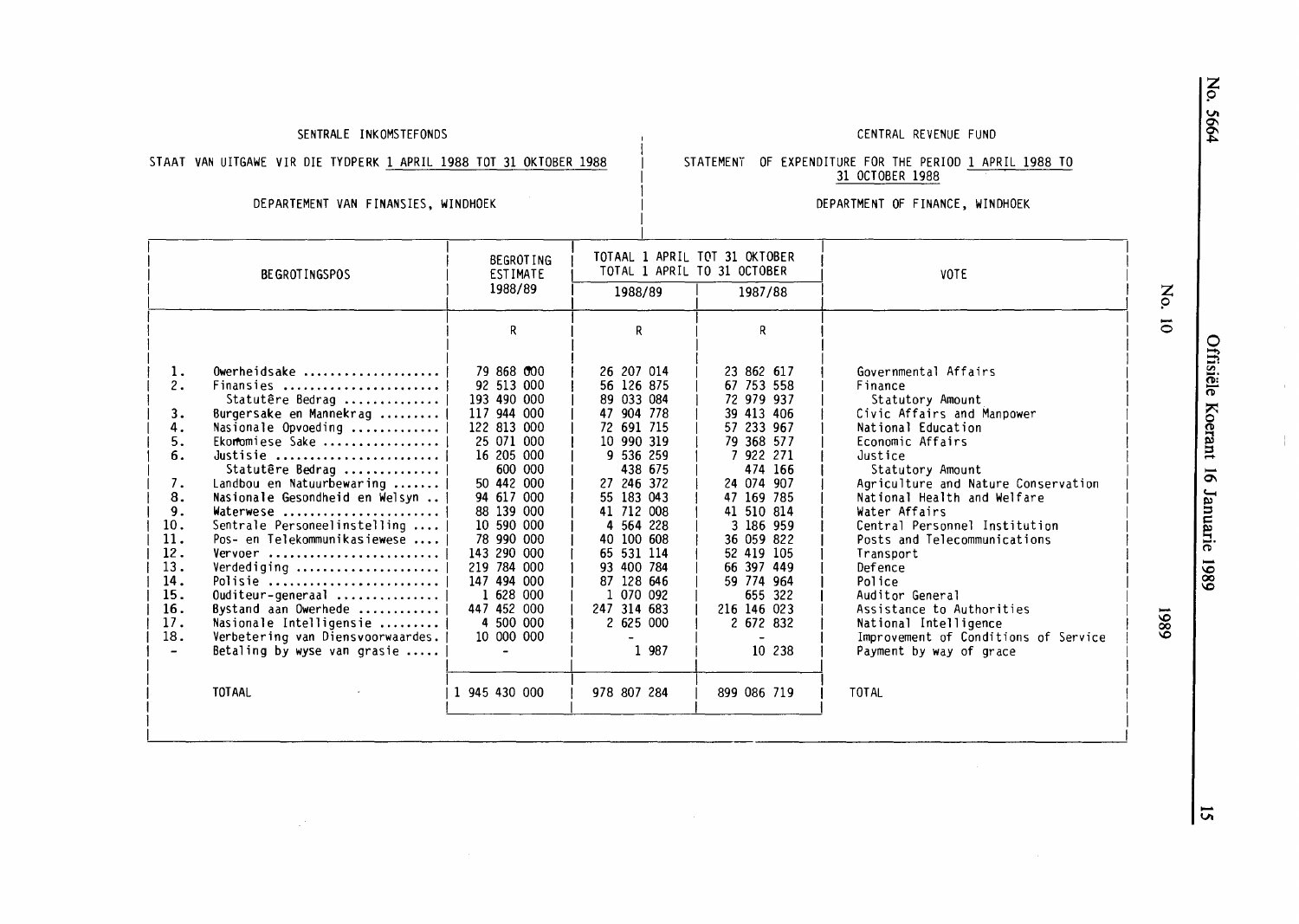### SENTRALE INKOMSTEFONDS CENTRAL REVENUE FUND

#### STAAT VAN INKOMSTE INGEVORDER GEDURENDE DIE TYDPERK 1 APRIL 1988 TOT 31 OKTOBER 1988

#### DE PARTEMENT VAN FINANSIES, WINDHOEK

#### STATEMENT OF REVENUE COLLECTED DURING THE PERIOD <u>1 APRIL 1988</u> TO 31 OCTOBER 1988

#### DEPARTMENT OF FINANCE, WINDHOEK

| <b>INKOMSTEHOOF</b>                                                                                                                           | <b>BEGROTING</b><br>ESTIMATE<br>1988/89                                           | TOTAAL 1 APRIL TOT 31 OKTOBER<br>TOTAL 1 APRIL TO 31 OCTOBER<br>1988/89<br>1987/88 |                                                                                 | HEAD OF REVENUE                                                                                                        | $\mathsf{S}^{\mathsf{C}}$<br>$\equiv$ |
|-----------------------------------------------------------------------------------------------------------------------------------------------|-----------------------------------------------------------------------------------|------------------------------------------------------------------------------------|---------------------------------------------------------------------------------|------------------------------------------------------------------------------------------------------------------------|---------------------------------------|
|                                                                                                                                               | R.                                                                                | R                                                                                  | R                                                                               |                                                                                                                        |                                       |
| Inkomste uit eie Bronne:                                                                                                                      |                                                                                   |                                                                                    |                                                                                 | Revenue from own Sources:                                                                                              |                                       |
| Belasting en Regte<br>Leningsverhalings   <br>Lisensies<br>Boetes en Verbeurdverklarings   <br>Departementele Inkomste   <br>Doeane en Aksyns | 557 020 000<br>35 105 000<br>9 965 000<br>2 500 000<br>174 170 000<br>392 000 000 | 482 198 876<br>9 373 880<br>634 940<br>1 545 686<br>172 057 041<br>229 950 000     | 335 302 788<br>8 436 296<br>1 007 702<br>1 554 742<br>92 697 529<br>203 700 000 | Tax and Duties<br>Loan Recoveries<br>Licences<br>Fines and Forfeitures<br>Departmental Revenue<br>Customs and Excise   |                                       |
| TOTAAL : INKOMSTE UIT EIE BRONNE    1 170 760 000                                                                                             |                                                                                   | 895 760 423                                                                        | 642 699 057                                                                     | TOTAL: REVENUE FROM OWN SOURCES                                                                                        |                                       |
| Inkomste uit ander Bronne:<br>Bydrae deur die Regering van die<br>Republiek van Suid-Afrika   <br>Lenings aangegaan te word                   | 308 000 000<br>236 670 000                                                        | 127 750 000<br>30 618 950                                                          | $140\,576\,000$ -<br>65 420 400                                                 | Revenue from other Sources:<br>Contribution by the Government of the<br>Republic of South Africa<br>Loans to be raised | 6861                                  |
| TOTAAL : INKOMSTE UIT ANDER BRONNE                                                                                                            | 544 670 000                                                                       | 158 368 950                                                                        | 205 996 400                                                                     | TOTAL : REVENUE FROM OTHER SOURCES                                                                                     |                                       |
| TOTALE INKOMSTE  1 715 430 000                                                                                                                |                                                                                   | 1 054 129 373                                                                      | 848 695 457                                                                     | TOTAL REVENUE                                                                                                          |                                       |
|                                                                                                                                               |                                                                                   |                                                                                    |                                                                                 |                                                                                                                        |                                       |